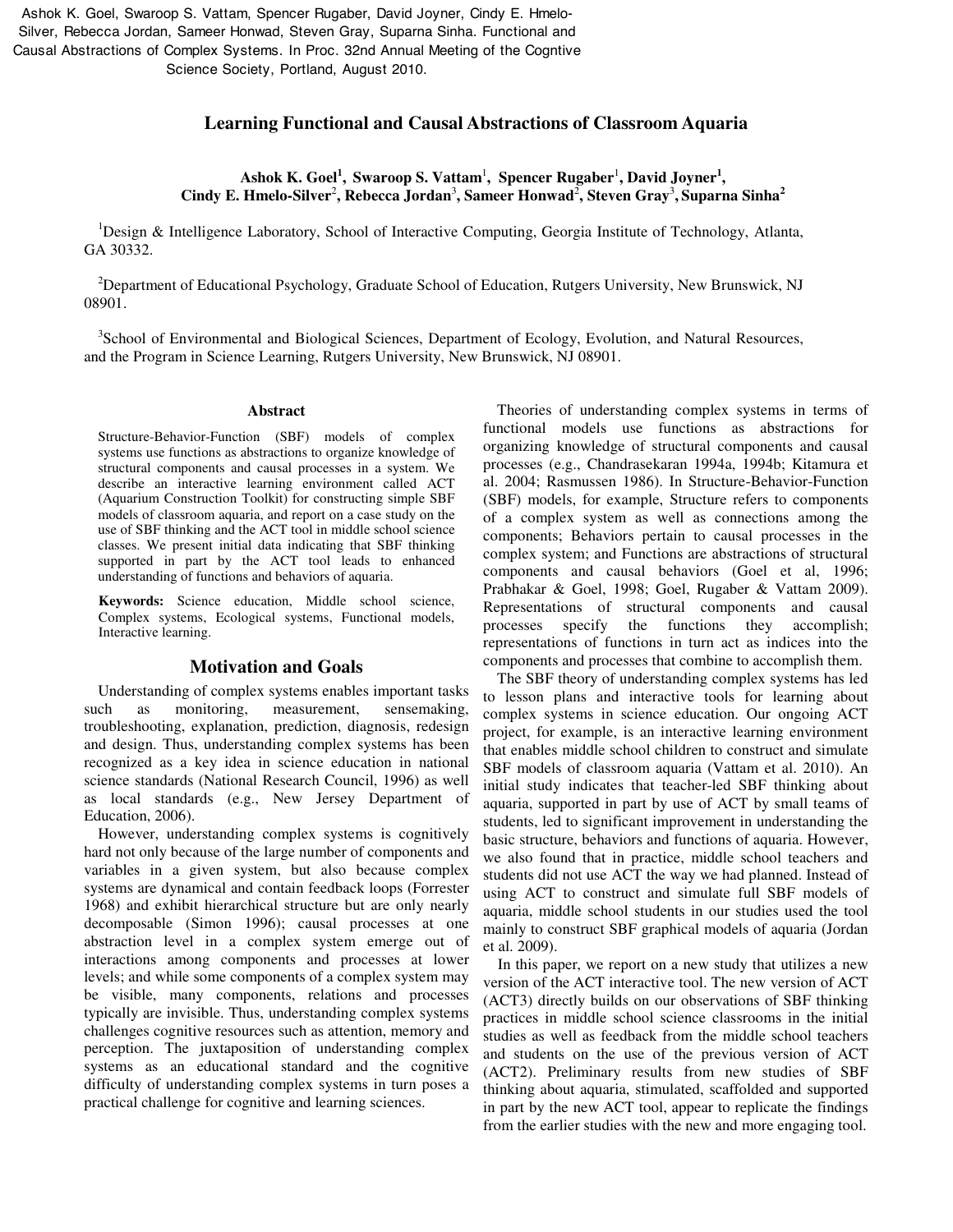# **The SBF Theory of Understanding of Complex Systems**

Narayanan (2007) characterizes complex systems as follows: complex systems exhibit hierarchical structures composed of subsystems and components; subsystems and components exhibit natural behaviors or engineered functions; the subsystem/component behaviors causally influence other subsystems/components; the propagation of these causal influences creates chains of events in the operation of the overall system and gives rise to its overall behavior and function; and these chains of events extend in temporal and spatial dimensions. The origin of both Narayanan's characterization and our SBF models lies in Chandrasekaran's (1994a) Functional Representation (FR) scheme. Chandrasekaran (1994b) traces the development of FR; Goel, Rubager, Vattam (2009) describe the evolution of SBF from FR. Briefly, (1) the structure portion of an SBF model of a complex system specifies the "what" of the system, namely, the components of the system as well as the connections among them. (2) Behaviors specify the "how" of the complex system, namely, the causal processes occurring in the system. A behavior typically comprises of multiple states and transitions among them. The transitions are annotated by causal explanations for them. (3) Functions specify understanding of the "why" of the system. A function is a teleological interpretation of the components and processes in the system. (4) A component of a complex system can itself comprise a system and thus have its own SBF model. (5) The behavior of a system specifies the composition of the functional abstractions of its subsystems into the system functions.

Other researchers have described similar functional models of complex systems, e.g., Rasmussen (1986) and Kitamura et al. (2004). Although the various functional models differ in many features, they typically share some key characteristics, viz., explicit representation of function, use of functional representations to organize knowledge of causal behaviors and structural components, a hierarchical system-subsystem organization of knowledge, a view of causal behavior as an intermediate abstraction between structure and function, and domain-independent vocabularies for representing structure, behaviors and functions of complex systems. Erden et al. (2008) provide a recent survey of functional models of complex systems and their use in design.

Note that in the SBF theory of understanding complex systems, functions are mental abstractions, and thus are not intrinsic to the complex system. In case of designed systems, a functional abstraction corresponds to an intended output or observable behavior of a system, subsystem, or component. However, since functions are abstractions, we have also used the SBF theory to model natural systems including biological systems such as the human heart and ecological systems such as aquaria. Like designed systems, natural systems exhibit the types of causal processes and multiple levels of abstraction that characterize complex systems. We use function as a lens through which to view complex biological systems as well. For example, we may model a pond as being able to regulate the chemicals inside its water to maintain a livable environment for fish and plants. We may also specify the invisible causal process that achieves this self-regulation of the pond. In addition, we may state how this causal process combines functional abstractions of other processes and subsystems into the self-regulation function of the pond. In this functional representation of the pond, functional abstractions provide explanations for the relevance of specific subsystems in the context of a causal process.

Since SBF models explicitly represent functions, they differ fundamentally from causal models of complex systems (e.g., Chi 2005). The interactive tool called Betty's Brain (Biswas et al. 2005) is a good representative of the use of causal models in interactive learning because it too works in the same general domain (ecology) and targets the same general audience (middle school students). The innovation in the system lies in transforming the role of students into teachers of problem-solving software agents (Betty). This role transformation is motivational and engaging to middle school students. The models that students help Betty build, however, are causal graphs, with no mention of function and only implicit specification of structure. Although SBF models also represent behaviors in the form of causal graphs, the behavioral representations are grounded in the structure and indexed by their functional abstractions.

# **ACT: Interactive Construction of SBF Models**

Empirical studies in the SBF framework show that while aquaria experts and hobbyists typically understand aquaria in terms of their structure, behavior and function, novices such as middle school students and pre-service teachers familiar with aquaria focus on the visible structure, show minimal understanding of function, and show little evidence of understanding the invisible causal behaviors (e.g., Hmelo-Silver, Marathe & Liu 2007). Thus, we developed a suite of interactive tools called RepTools that included SBF-inspired function-centered hypermedia (Liu & Hmelo-Silver 2009) as well as NetLogo simulations of aquaria generated by experts (Hmelo-Silver et al. 2007). Using the SBF coding scheme to analyze students' work on pre- and post- tests and the metrics for measuring SBF understanding of complex systems developed earlier (Hmelo, Holton & Kolodner 2000), we showed that the use of RepTools leads to deeper SBF understanding of complex systems in middle school science classrooms.

Although RepTools provided a useful learning environment, it did not provide a knowledge construction facility that allowed students to explicitly articulate their SBF understanding of complex systems. However, we know that scientists *construct* models of complex systems they seek to understand (Clement 2008; Nersessian 2008). From a constructivist perspective, much of learning entails active, social construction of knowledge (Palincsar 1998), and research on interactive learning increasingly emphasizes collaborative construction of external representations (Kozma 2000; Lajoie et al. 2001; Suthers 2006).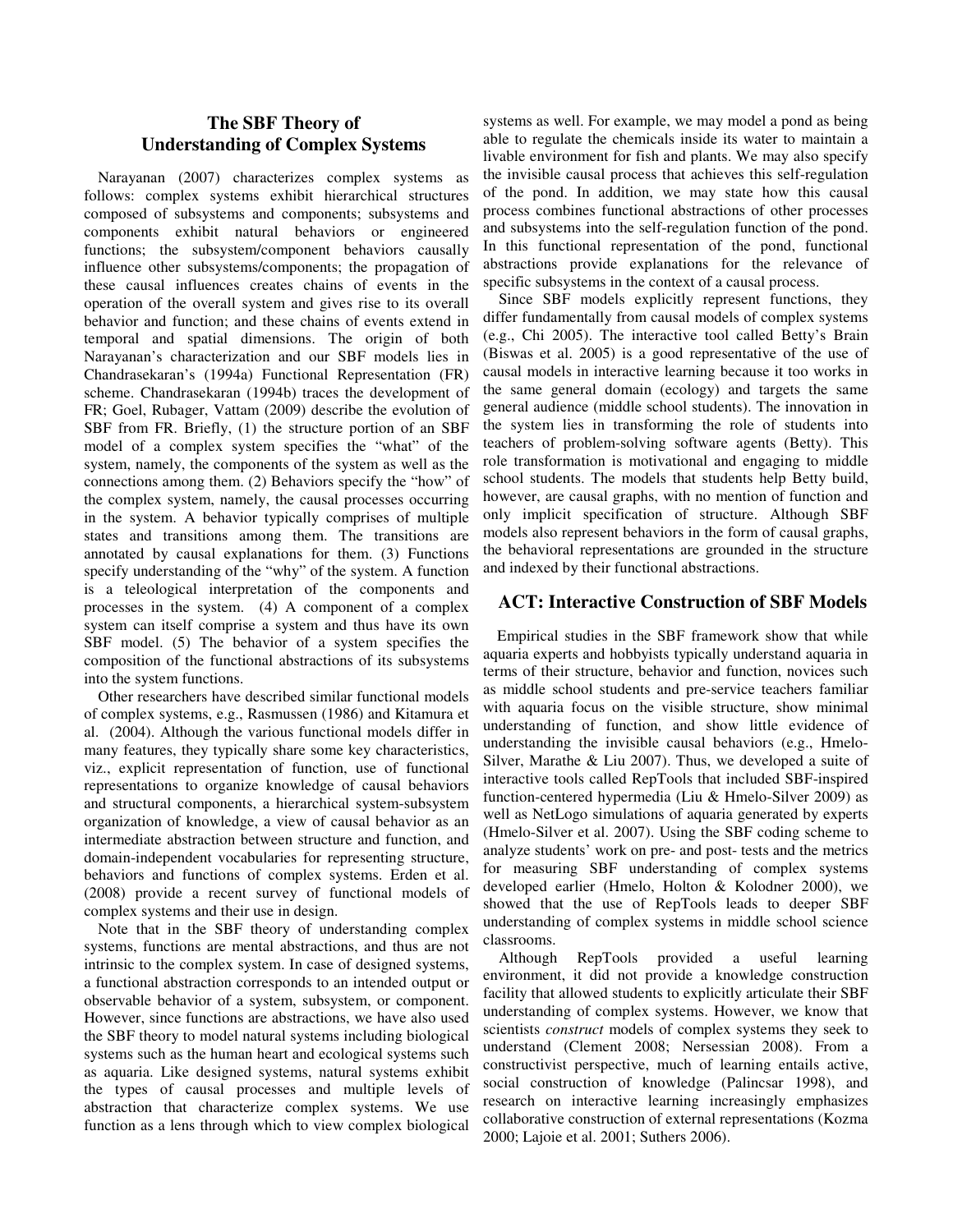

*Figure 1: Model Graph of the nitrification process designed by a 7th grade student using ACT3.* 

Thus, we developed an interactive learning environment called ACT that provided a tool (called SBFAuthor) for constructing SBF models of classroom aquaria in middle school science (Vattam et al. 2010). In order to adapt the SBF modeling language to serve as an effective modeling tool for learners, we augmented it with a visual syntax to obtain vSBF: a visual SBF modeling language. Creating an SBF model of a particular complex system in vSBF now becomes an exercise in drawing an annotated, flowchart-like diagram of the system using the modeling primitives provided by the language. ACT also integrated SBFAuthor with the Netlogo simulation platform (Wilensky 1999; Wilensky & Resnick 1999). In addition, ACT provided access to extant RepTools. The goal was to encourage middle school students to understand complex systems in terms of functional abstractions and casual behaviors. The intended method was teacher-led SBF thinking supported by the use of ACT for construction, simulation and revision of SBF models of classroom aquaria.

In an initial study conducted in 2008, we introduced the original ACT tool (ACT2) into three middle school classrooms consisting of one hundred and fifty seven students (Jordan et al. 2009). One example of SBF thinking used by the three middle school teachers in the initial study pertained to the nitrification process. The nitrification process is the process by which an aquarium cleans itself of waste that is poisonous to fish. Fish release ammonia in their waste, a highly poisonous chemical; nitrosomonas consume this ammonia and output nitrite, while nitrobacters eat this nitrite and release nitrate. Nitrate, though still poisonous to fish in large quantities, is much less dangerous than ammonia. In this example, the structural components in the system are the fish and bacteria. These components serve certain functions; for example, one function of the nitrosomonas is to clean the water of harmful ammonia and provide food for nitrobacters. Of course, this function is merely our teleological interpretation of this action of nitrosomonas, since (insofar as we know) the bacteria do not intentionally set out to serve a purpose to the fish. The behavior by which these nitrosomonas accomplish cleaning is through a natural ingestion/output behavior. In this example, it is also possible to see how SBF models may examine systems at multiple levels of abstraction. One could state that the aquarium as a whole serves the function of cleaning itself, and the behavior by which it accomplishes this is the nitrification process. One can also imagine how a similar analysis could be applied to *how* bacteria eats one chemical and outputs another.

Our initial study indicated that teacher-led SBF thinking, supported in part by use of the ACT tool, led to statistically significant improvement in understanding of classroom aquaria as a complex system (Vattam et al. 2010). The finding appeared robust in that it was independent of the teaching styles of the three middle school teachers in the initial study. We also found the middle school students in our initial study did not use the ACT tool as we had intended. Instead of using ACT to construct and simulate SBF models of the nitrification process described above, middle school students in our studies used the tool mainly to construct simple SBF graphical models of the process (Jordan et al 2009). This may have been in part because the 1-week and 2 week science units in which the ACT tool was used were too short for students to become familiar enough with SBF thinking as well as the ACT tool to construct and simulate SBF models of the nitrification process. It may also partially be due to difficulty in understanding the notions of states and transitions between states. Detailed feedback from some middle school teachers suggested the need for SBF tables that list the structural components, causal behaviors, and their functional abstractions.

# **The New ACT: Simplification of SBF Models**

Given our observations of the practice of SBF thinking and learning in the initial study, as well as the feedback from middle school teachers and students in the study, we redesigned the ACT interactive environment. The new ACT environment (ACT3) supports two tools: SBFAuthor and RepTools. Further, SBFAuthor enables the construction of simple, partial, single-level SBF models through a Model Graph tool and Model Table tool that work in conjunction with each other. These can be seen in Figures 1 and 2.

| Model Table<br>Model Graph<br><b>Notes</b> |                                 |                                 |                     |  |
|--------------------------------------------|---------------------------------|---------------------------------|---------------------|--|
| <b>Component (What)</b>                    | <b>Component Function (Why)</b> | <b>Component Behavior (How)</b> |                     |  |
| <b>O Biotic</b> Abiotic Nitrite Bacteria   | Lowers the nitrite count        | eats                            | + Add Row           |  |
|                                            | Makes nitrate                   | releases waste                  |                     |  |
| <b>O Biotic</b> Abiotic Ammonia Bacteria   | lowers the ammonia count        | eats                            | + Add Row           |  |
|                                            | puts nitrite in the tank        | releases waste                  |                     |  |
| a Biotic Abiotic Algae                     | provided food for the fich      | livee in the water.             | <b>John Add Row</b> |  |

*Figure 2: The Model Table derived from the previously shown Model Graph.*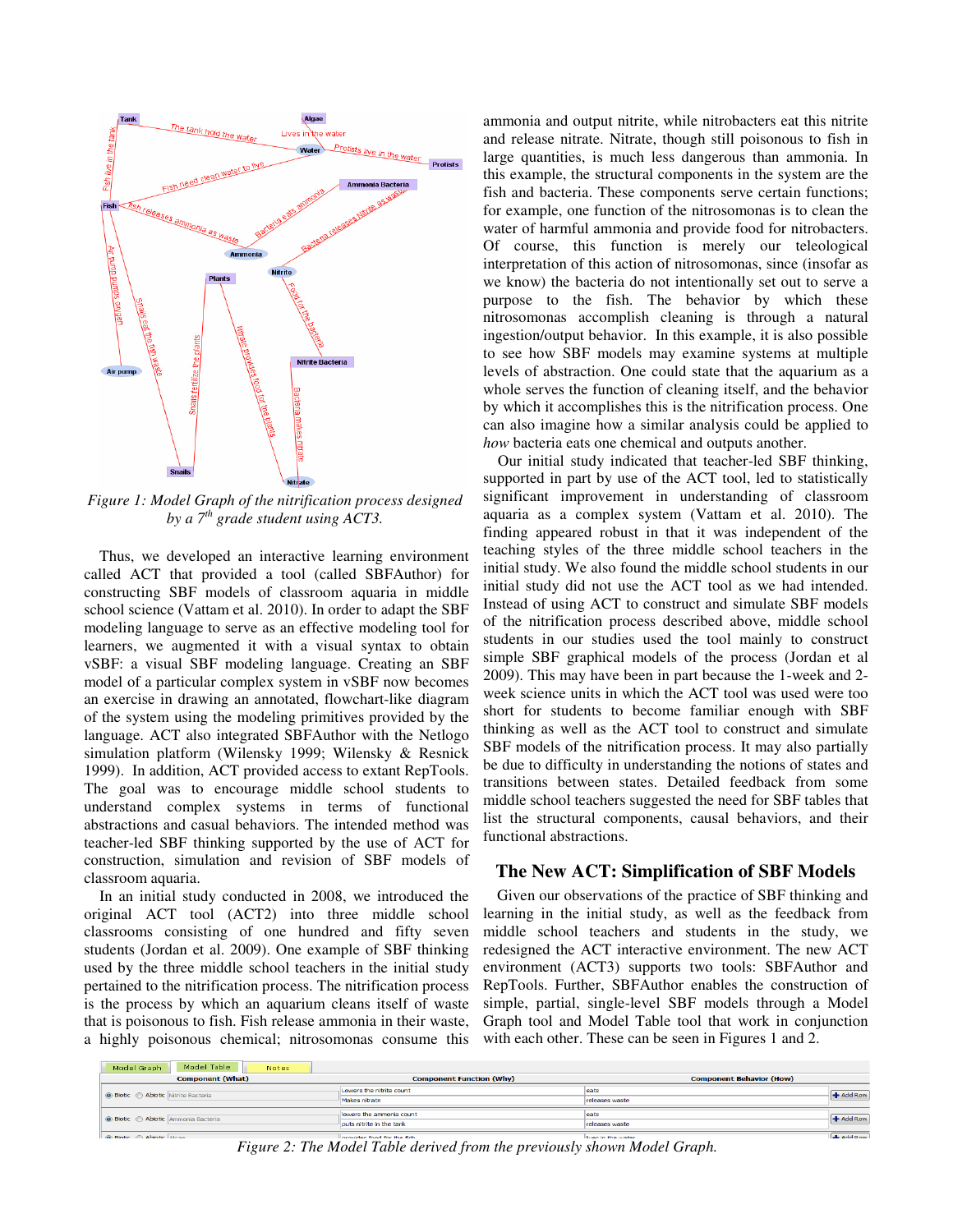

*Figure 3: Dialog for adding details to the structure in the model graph. Note the specification of the function of the component.* 

**Model Graph:** The Model Graph enables users to create the structural portion of an SBF model in terms of its structures (components and substances) and their associated connections; Figure 1 depicts a Model Graph actually constructed by a student in the classroom. The structure model is presented as a graph. For each component or substance in the structure, a corresponding node is created. Nodes are linked together by behaviors, which are represented by lines drawn between nodes. Functions of the structures and behaviors are added using a dialog window (see Figure 3), as well as the Model Table (see Figure 2). In this way, students can define and connect structures, behaviors and functions in an externalized view, which helps guide them toward a more expert-like understanding. Most importantly, this allows students to explicitly define the functions of the system in order to better understand how larger processes emerge from underlying functions.

**Model Table:** The Model Table is an organizational tool intended to allow students to engage in their natural thought process when first encountering a complex system. An example can be seen in Figure 2. The Model Table features three columns: one for Structure, one for Behavior, and one for Function. Structures are linked to Behaviors in a one-tomany association, while Behaviors are linked to Functions in a one-to-one association. The Model Table is more than a preliminary brainstorming tool, however. Adding structures to the Model Table will automatically result in their creation on the Model Graph. Behaviors and Functions appear in the Model Graph after their addition to the Model Table, through the Structure's pop-up dialog menu. The control works both ways: new Structures, Behaviors and Functions added on the Model Graph automatically appear on the Model Table.

**RepTools:** ACT also links to the extant RepTools. RepTools was designed to accompany a physical aquarium installed in each classroom. It provides digital tools that feature functioncentered hypermedia from which students can read about the structures, behaviors, and functions occurring within an aquarium system (Liu & Hmelo-Silver 2009). It also includes a micro and macro-level NetLogo-based simulations (Wilensky 1999) developed by experts. The macro-level simulation enables students to test ideas about fish spawning and water quality, and the micro-level simulates the nitrification process that occurs within an aquarium as part of its biological filtration (Hmelo-Silver et al. 2007). In combination, these digital tools allow students to not only test ideas about the aquarium system but also gain insight into the explanations behind the processes and outcomes that occur at multiple levels within the aquarium.

# **Methods**

## **Setting**

Overall, two hundred and seventy three (273) students participated in this 2009 study from four middle schools classrooms in central New Jersey - three from seventh grade and one from the eighth grade. Their science teachers integrated this unit as a part of their regular science instruction. Prior to beginning the study, none of the students were taught to use SBF as a representational tool for complex systems. All four teachers attended an evening workshop where they were introduced to these digital tools prior to implementation in the classroom. The curriculum unit lasted from one to two weeks.

Besides the eighth grade classroom, none of the other classes had a physical model of the aquatic ecosystem (aquarium) as a part of their classroom environment. In order to prepare for the unit, the researchers set up aquariums in the remaining three seventh grade classrooms. Students used the digital tools (ACT, SBFAuthor, RepTools) on laptops while working in small groups, which varied from 2 to 6 students per computer, to generate models for analysis in this study.

# **Classroom Instruction**

The four science teachers appropriated the curriculum and implemented it based on their individual scientific knowledge and learning styles of their students. While all the teachers used the SBF as a representational tool to organize their thinking about complex systems, there were variations within actual implementations of the curriculum.

*SBF Introduction:* Two teachers decided to begin the instruction with a discussion on the aquarium and focus on SBF as an initial activity using the ACT Model Table. The other teachers adopted the reverse strategy. Their introduction to the unit began with description of the SBF while illustrating it from students' immediate environment (for e.g. the classroom as a complex system). This top down effect was intended for the students to think about the SBF from a micro to macro level.

*Modeling Aquatic Ecosystem:* While some teachers emphasized the importance of the models as a means to represent ideas in summative fashion, other teachers chose to use the modeling task throughout implementation as a means to continually formulate and refine ideas. Additionally, some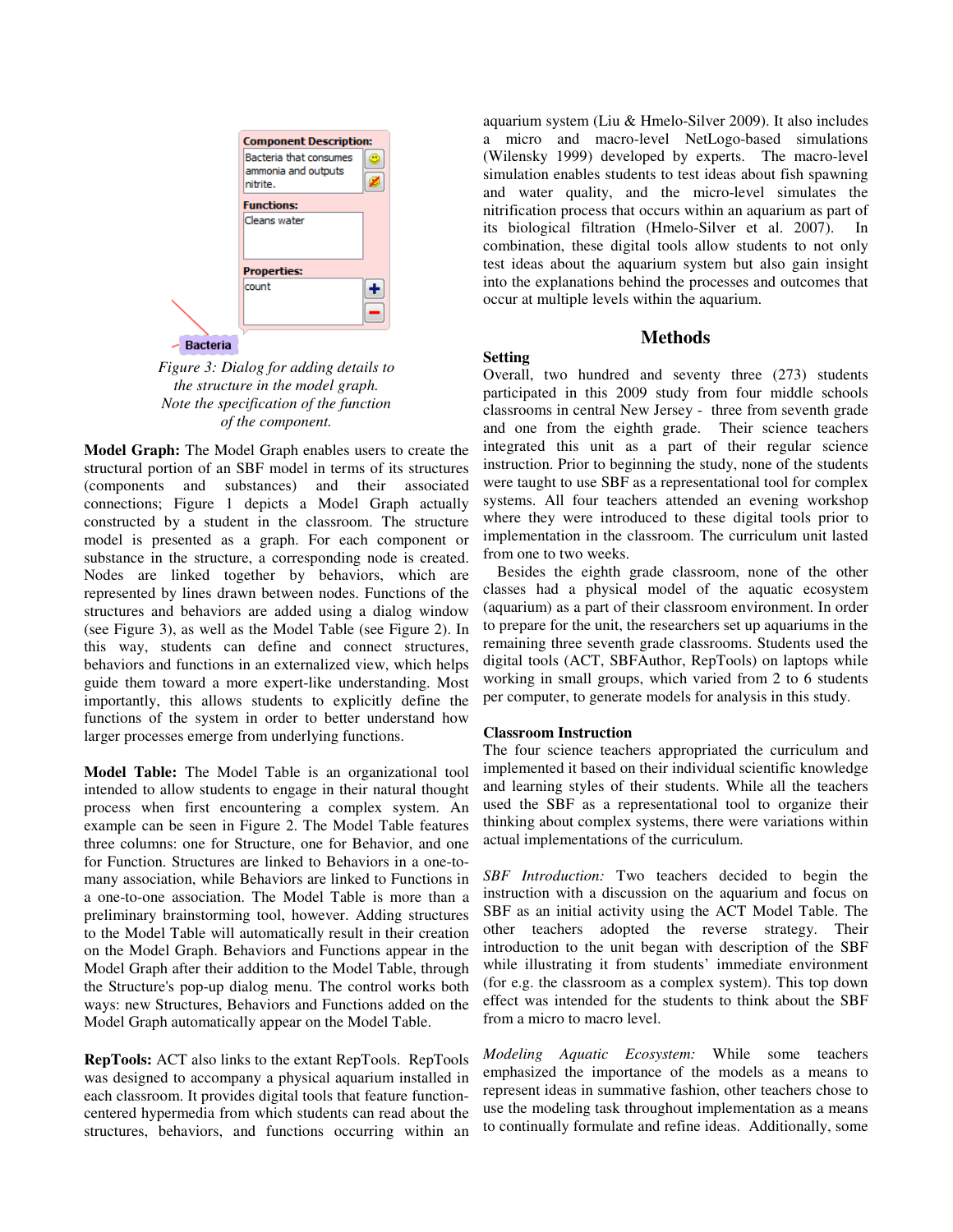teachers chose to have students model the entire system, while other teachers had students generate a model based on a portion of the system that corresponded quite closely to one of the NetLogo simulations.

Figure 1 illustrates a model graph created in ACT by a  $7<sup>th</sup>$ grade student as part of an SBF model construction activity in one of the middle school classrooms. This figure shows the one of the systems frequently modeled in the classrooms: the nitrification process, described previously. Structures are shown as nodes (purple for biotic structures, blue for abiotic structures), while behaviors link together structures that directly and relevantly influence one another. Although not depicted in the figure, inside the structure boxes are statements about a component's function as indicated in the dialog box of Figure 3; these functions can also be seen in the Model Table in Figure 2. In this way again, students are encouraged to recognize and explicitly state the functions of the system, reinforcing a functional understanding.

#### **Results**

To assess the effectiveness of the SBF-driven curriculum and technology, identical tests were administered before and after engagement in the aquarium unit. These tests asked about the structures, behaviors and functions of the aquaria, and were also given problems to solve regarding aquarium processes. To examine learning with respect to SBF, we coded the pre- and post- tests using an SBF coding scheme (Hmelo, Holton & Kolodner 2000). Structural components, such as fish, plants, filter, was coded as structure. A reference to the mechanisms of how the components worked was coded as behavior. For example, a behavior of the plants could be absorb some of the carbon dioxide in the fish tank and produce oxygen through photosynthesis. Reference to the outcome of a behavior was coded as function. For example, a function of the filter could be to clean and circulate water. All tests were coded blind to condition by one rater.

|                        | Structure    | <b>Behavior</b> | Function     |  |  |
|------------------------|--------------|-----------------|--------------|--|--|
| Pretest                | 8.08 (2.624) | 3.80(2.107)     | 4.78 (2.924) |  |  |
| Mean (SD)              |              |                 |              |  |  |
| Posttest               | 9.33(2.347)  | 6.20(2.766)     | 8.12 (3.241) |  |  |
| Mean $(SD)$            |              |                 |              |  |  |
| t(273)                 | $5.60*$      | $11.65*$        | $12.55*$     |  |  |
| Effect size            | 0.24         | 0.44            | 0.47         |  |  |
| $*$ A II $*$ $\sim$ 05 |              |                 |              |  |  |

*<sup>\*</sup>All p<.05* 

In this preliminary study, the objective was to ensure that the SBF curriculum described here is successfully increasing understanding of functions and behaviors. Since students already are generally familiar with the structure of aquaria, increases in understanding of structure are considered a baseline for comparison of how the curriculum enhances understanding of functions and behaviors. Table 1 shows initial results from the pre- and post- tests collapsed across the four middle school classrooms consisting of 273 students. The first number in the first two rows refers to the Mean and the second number in parentheses to the Standard Deviation. As indicated by the effect sizes, gains in structural understanding were modest, while we saw the greatest effect size for increase in behavioral (or causal) and functional understanding for all groups. These tests suggest that the SBF-driven curriculum and the ACT technology effectively increase understanding in terms of the deeper concepts of functions and behaviors. Thus, these results replicate the findings from our initial study. A sibling paper (Honwad et al. 2010) that too appears in these proceedings focuses on the use of RepTools in the ACT learning environment and reports on more recent data collected in 2010.

### **Conclusions & Open Issues**

Functional models use functions as abstractions to organize knowledge of complex systems. We are pursuing a research program that investigates the use of Structure-Behavior-Function modeling for helping middle school children understand complex systems such as classroom aquaria (Hmelo-Silver et al. 2008; Jordan et al. 2009, Vattam et al. 2010). In this paper we described a new version of an interactive tool called ACT that enables middle school children to author simple SBF models of complex processes such as the nitrification process that results in self-cleansing in aquaria. We also described teacher-led SBF thinking in multiple classrooms supported in part by use of the ACT tool by small teams of middle school children. Preliminary results from the SBF-driven science curriculum in this study indicate significant improvement in understanding of the basic structure, behaviors and functions of aquaria. These results appear to confirm initial results from earlier studies.

Of course, there remain many open issues, including the following three. Firstly, now that we have experimentally affirmed that the SBF curriculum and ACT technology is effective in learning about functions and behaviors of aquaria, there is a need to conduct controlled experiments. In particular, there is a need for finer analysis of the effectiveness of SBF thinking and the ACT tool based experiments featuring many conditions, such as curriculum without software and software without curriculum. Secondly, there is a need to determine whether the improved understanding of the functions and behaviors of aquaria is enabling improved reasoning about tasks such as establishment and maintenance of aquaria. Thirdly, there is growing evidence that middle school teachers on their own are appropriating SBF meta-models and transferring them to other complex systems such as the human digestive system (Hmelo-Silver et al. 2010). There is a need to determine if middle school children too are appropriating and transferring SBF meta-models to other complex systems.

## **Acknowledgments**

This research has been supported by NSF ALT Grant (# 0632519) on "Learning About Complex Systems in Middle School by Constructing Structure-Behavior-Function Models." Vivek Menon contributed to the development of ACT3.